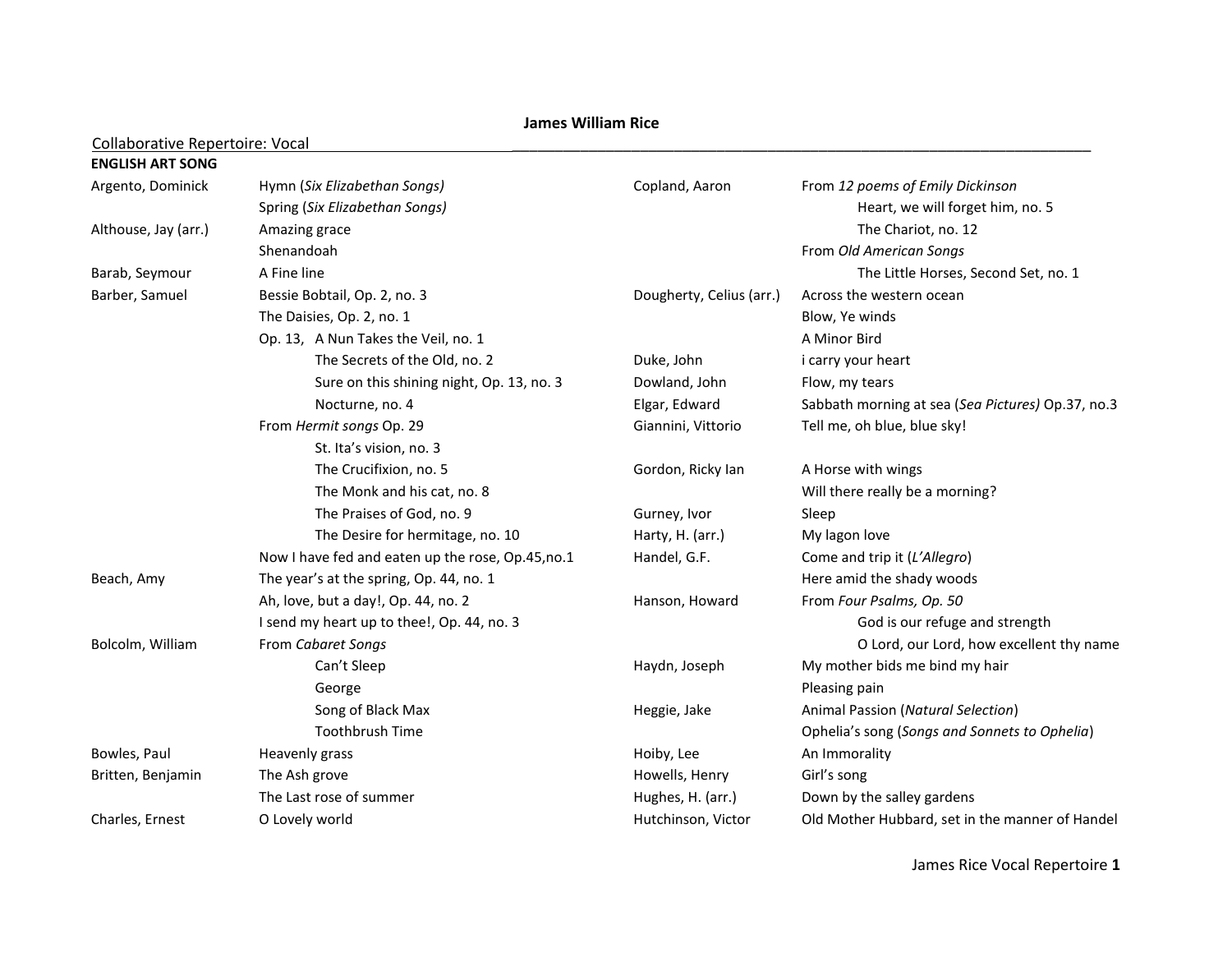| Ives, Charles<br>Keen, Marta<br>Lehmann, Liza | Dreams<br>Homeward bound (arr. Jay Althouse)<br>There are fairies at the bottom of our garden | Quilter (con't)         | My life's delight, no. 2<br>The faithless shepherdess, no. 4<br>Fair house of joy, no. 7 |
|-----------------------------------------------|-----------------------------------------------------------------------------------------------|-------------------------|------------------------------------------------------------------------------------------|
| O'Hara, Geoffrey                              | Give a man a horse he can ride                                                                | Rorem, Ned              | Early in the morning                                                                     |
| Purcell, Henry                                | I Attempt from love's sickness to fly                                                         |                         | The Lordly Hudson                                                                        |
| Quilter, Roger                                | Blow, blow, thou winter wind                                                                  |                         | The Silver Swan                                                                          |
|                                               | Brown is my love, Op. 12, no. 5                                                               | Sacco, John             | That's life                                                                              |
|                                               | Now sleeps the crimson petal, Op. 3, no. 2                                                    | Schumann, William       | Orpheus with his lute                                                                    |
|                                               | O mistress mine, Op. 6, no. 2                                                                 | Strommen, C. (arr.)     | She's like the swallow                                                                   |
|                                               | Op. 12, Weep you no more, no. 1                                                               | Williams, Ralph Vaughan | The Vagabond                                                                             |
| <b>FRENCH ART SONG</b>                        |                                                                                               |                         |                                                                                          |
| Bizet, Georges                                | Guitare (Feuilles d'album, No. 4)                                                             | Faure (con't)           | Ici-bas!, Op. 8, no. 3                                                                   |
|                                               | Ouvre ton cœur                                                                                |                         | Mandoline, Op. 58, no. 1                                                                 |
| Chausson, Ernest                              | Le colibri, Op. 2, No. 7                                                                      |                         | Notre amour, Op. 23, no. 2                                                               |
| Debussy, Claude                               | Beau soir                                                                                     |                         | Prison, Op. 83, no. 1                                                                    |
|                                               | Fêtes Galantes Set I                                                                          | Gounod, Charles         | Sérénade                                                                                 |
|                                               | En Sourdine                                                                                   |                         | Le vallon                                                                                |
|                                               | Fantoches                                                                                     | Hahn, Reynaldo          | La barcheta                                                                              |
|                                               | Clair de lune                                                                                 |                         | L'heure exquise (Chanson grises, no. 5)                                                  |
|                                               | Green (Ariettas Oubliées, No. 5)                                                              | Hüe, Georges            | J'ai pleuré en rêve                                                                      |
|                                               | Mandoline                                                                                     | Liszt, Franz            | Oh! Quand je dors                                                                        |
|                                               | La mer est plus belle                                                                         | Massenet, Jules         | Nuit d'Espagne                                                                           |
|                                               | Nuit d'étoiles                                                                                | Poldowski (pseud.)      | L'heure exquise                                                                          |
|                                               | Romance                                                                                       | Poulenc, Francis        | From Banalités                                                                           |
| Duparc, Henri                                 | <b>Chanson Triste</b>                                                                         |                         | Hôtel, no. 2                                                                             |
|                                               | Extase                                                                                        |                         | Fagnes de Wallonie, no. 3                                                                |
|                                               | L'invitation au voyage                                                                        |                         | Voyage à Paris, no. 4                                                                    |
| Fauré, Gabriel                                | Après un rêve, Op. 7, no. 1                                                                   |                         | Les chemins de l'amour                                                                   |
|                                               | Au bord de l'eau, Op. 8, no. 1                                                                | Ravel, Maurice          | La flûte enchantée (Shéhérazade)                                                         |
|                                               | Les berceaux, Op. 23, no. 1                                                                   | Satie, Eric             | Le chapelier                                                                             |
|                                               | Clair de lune, Op. 46, no. 2                                                                  |                         | Je te veux                                                                               |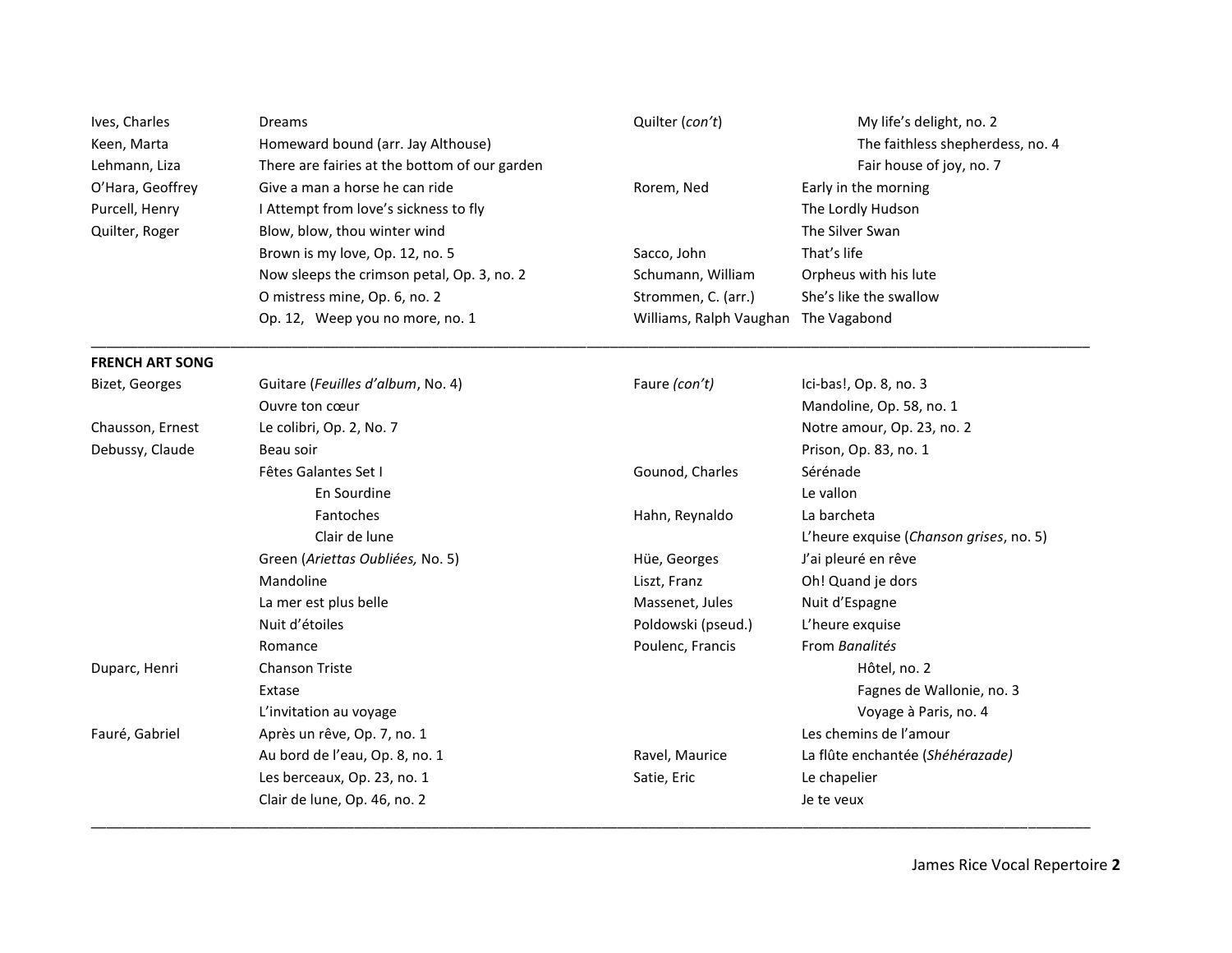| <b>GERMAN ART SONG</b> |                                                  |                    |                                                     |
|------------------------|--------------------------------------------------|--------------------|-----------------------------------------------------|
| Beethoven, L.V.        | Ich liebe dich, WoO 123                          | Schubert (con't.)  | Ganymed, Op. 19, no. 3                              |
| Brahms, Johannes       | Der Frühling, Op. 6 no. 2                        |                    | Gretchen am Spinnrade, Op. 2, D 118                 |
|                        | Immer leiser wird mein Schlummer, Op. 105, no. 2 |                    | Heiss mich nicht reden (Lied der Mignon), Op. 62    |
|                        | Die Mainacht, Op. 43, no. 2                      |                    | Im Frühling, Op. posth.                             |
|                        | O kühler Wald, Op. 72, no. 3                     |                    | Die junge Nonne, Op. 43, no. 1, D 828               |
|                        | Ständchen, Op. 106, no. 1                        |                    | Lachen und Weinen, Op. 59, no. 4                    |
|                        | Vergebliches Ständchen, Op. 84, no. 4            |                    | Liebesbotschaft (Schwanengesang), D. 957, no. 1     |
|                        | Wiegenlied, Op. 49, no. 4                        |                    | Nur wer die Sehnsucht (Lied der Mignon), Op. 62     |
|                        | Zwei Gesange, Op. 91                             |                    | Schlummerlied, Op. 24, no. 2                        |
|                        | I. Gestillte Sehnsucht                           |                    | Seligkeit, D. 433                                   |
|                        | II. Geistliches Wiegenlied                       |                    | Der Wachtelschlag, Op. 68                           |
| Mahler, Gustav         | Liebst du um Schönheit                           |                    | Wandrers Nachtlied, Op. 96, no. 3                   |
| Mendelssohn, Felix     | Minnelied, Op. 47, no. 1                         |                    | Wohin? (Die Schöne Müllerin), Op. 25, no. 2         |
| Mendelssohn, Fanny     | Das Veilchen                                     | Schoenberg, Arnold | Mein Herz das ist ein tiefer Schacht (7 Frühe       |
|                        |                                                  |                    | Lieder, no.1)                                       |
| Mozart, W.A.           | Abendempfindung, K. 523                          | Schumann, Robert   | Allnächtlich im Träume (Dichterliebe)Op. 48, no14   |
|                        | An Chloe, K.524                                  |                    | Du bist wie eine Blume, (Myrthen) Op. 25, no. 24    |
|                        | Als Luise, K.523                                 |                    | Er und Sie (duet), Op. 78, no. 2                    |
|                        | Alleluia, (Exultate Jubilate), K. 165            |                    | Frauenliebe und -Leben, Op. 42                      |
|                        | Laudate Dominum                                  |                    | Hör' ich das Liedchen klingen (Dichterliebe, no.10) |
|                        | (Vesperae Solennes de Confessore)                |                    | Ich grolle nicht (Dichterliebe, no. 7), Op. 48      |
|                        | Ridente la calma, K. 152                         |                    | In der Fremde (Liederkreis), Op. 39, no. 1          |
|                        | Das Veilchen, K. 476                             |                    | In der Nacht (duet), Op. 74, no. 4                  |
| Mussorgsky, Modest     | Hebräisches Lied                                 |                    | Intermezzo (Liederkreis), Op. 39, no. 2             |
| Schubert, Franz        | Abschied vom Frankreich, Op. 135, no. 1          |                    | Ländliches Lied (duet), Op. 29, no. 1               |
|                        | An die Musik, Op. 88, no. 4                      |                    | Sommerruh (duet), H/K WoO 9                         |
|                        | An die Nachtigall, Op. 98, no. 1                 |                    | Tanzlied (duet), Op. 78, no. 1                      |
|                        | Auf dem Wasser zu singen, Op. 72                 |                    | Widmung, (Myrthen) Op. 25, no. 1                    |
|                        | Ave Maria, Op. 52, no. 6                         |                    | Wiegenlied (duet), Op. 78, no. 4                    |
|                        | Der Hirt auf dem Felsen, Op. 129                 |                    |                                                     |
|                        | Erlafsee, Op. 8, no. 3                           |                    |                                                     |

\_\_\_\_\_\_\_\_\_\_\_\_\_\_\_\_\_\_\_\_\_\_\_\_\_\_\_\_\_\_\_\_\_\_\_\_\_\_\_\_\_\_\_\_\_\_\_\_\_\_\_\_\_\_\_\_\_\_\_\_\_\_\_\_\_\_\_\_\_\_\_\_\_\_\_\_\_\_\_\_\_\_\_\_\_\_\_\_\_\_\_\_\_\_\_\_\_\_\_\_\_\_\_\_\_\_\_\_\_\_\_\_\_\_\_\_\_\_\_\_\_\_\_\_\_\_\_\_\_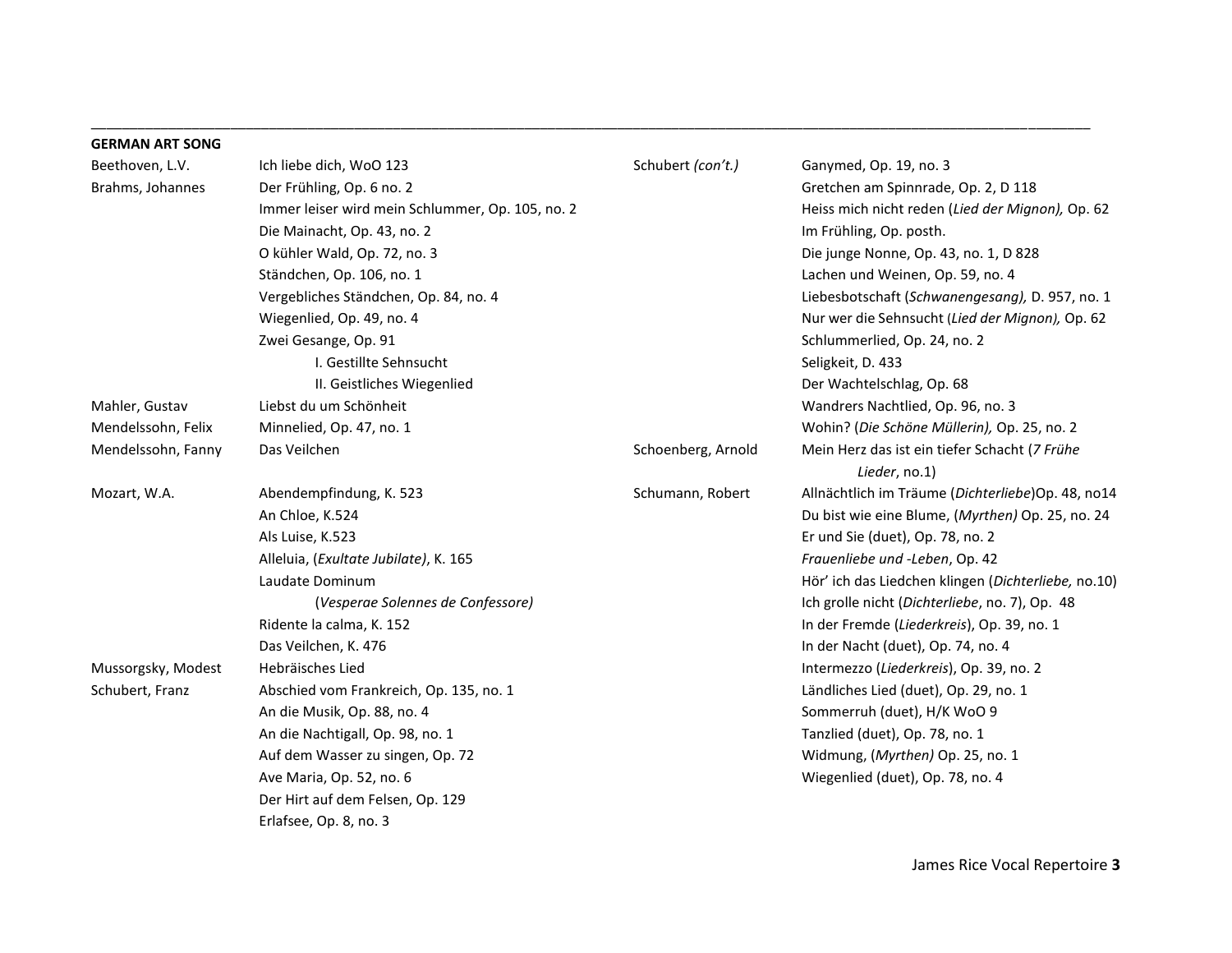| Strauss, Richard        | Op. 10: Zueignung, no. 1                                             | Strauss (con't.)                          | Morgen!, Op. 27, no. 4                   |
|-------------------------|----------------------------------------------------------------------|-------------------------------------------|------------------------------------------|
|                         | Die Nacht, no. 3                                                     |                                           | Ständchen, Op. 17, no. 2                 |
|                         | Allerseelen, no. 8                                                   |                                           | Traum durch die Dämmerung, Op. 29, no. 1 |
|                         | Breit über mein haupt, Op. 19, no. 2                                 | Wolf, Hugo                                | In dem Schatten miener Locken            |
|                         | Du meines herzens Krönelein, Op. 21, no. 2                           |                                           | Verborgenheit (Möricke-lieder, no. 12)   |
| <b>ITALIAN ART SONG</b> |                                                                      |                                           |                                          |
| Beethoven, L.V.         | T'intendo, si, mio cor                                               | Legrenzi, Giovanni                        | Che fiero costume                        |
| Bellini, Vincenzo       | A palpitar d'affanno                                                 | Lotti, Antonio                            | Pur dicesti, o bocca bella               |
|                         | Dolente immagine di fille mia                                        | Monteverdi, Claudio                       | Lasciatemi morire!                       |
|                         | Malinconia, Ninfa gentile                                            | Paisiello, Giovanni                       | Il mio ben quando verrà                  |
|                         | Quando verrà quel dì                                                 |                                           | Nel cor più non mi sento                 |
|                         | Per pietà, bell'idol mio                                             | Rossini, Gioacchino                       | La Regata Veneziana                      |
|                         | Vaga luna, che inargenti                                             |                                           | Anzoleta avanti la regata, no. 1         |
| Caccini, Giulio         | Amarilli, mia bella                                                  |                                           | Anzoleta co passa la regata, no. 2       |
| Caldera, Antonio        | Alma del core                                                        |                                           | Anzoleta dopo la regata, no. 3           |
|                         | Come raggio di sol                                                   | Sarti, Giuseppe                           | Lungi dal caro bene                      |
|                         | Sebben, crudele                                                      | Scarlatti, Alessandro                     | Già il sole dal gange                    |
| Cavalli, Francesco      | O, mio core (duet)                                                   |                                           | Se Florindo è fedele                     |
| Donaudy, Stefano        | O del mio amato ben                                                  |                                           | Le Violette                              |
|                         | Luoghi serene e cari                                                 | Stradella, Alessandro                     | Pietà, Signore!                          |
|                         | Ognun ripicchia e nicchia                                            | Torelli, Giuseppe                         | Tu lo sai                                |
|                         | Perduta, ho la speranza                                              | Tosti, Francesco Paolo                    | Apri!                                    |
|                         | Spirate pur, spirate                                                 | Unknown (att.to Marcello) Il mio bel foco |                                          |
| Durante, Francesco      | Danza, danza, fanciulla gentile                                      | Verdi, Giuseppe                           | Perduta ho la pace                       |
| Gagliano, Giovanbatista | Se tu sei bella (duet)                                               |                                           |                                          |
| <b>RUSSIAN ART SONG</b> |                                                                      |                                           |                                          |
| Rachmaninoff, S.        | "Ночъ печалъна" (Night is mournful), Op. 26                          |                                           |                                          |
| <b>SPANISH ART SONG</b> |                                                                      |                                           |                                          |
| Falle, Manuel de        | From Siete canciones populares Españolas<br>Jota, no. 4, Nana, no. 5 | Rodrigo, Joaquin                          | Cuatro madrigales amatorios (1947)       |

James Rice Vocal Repertoire **4**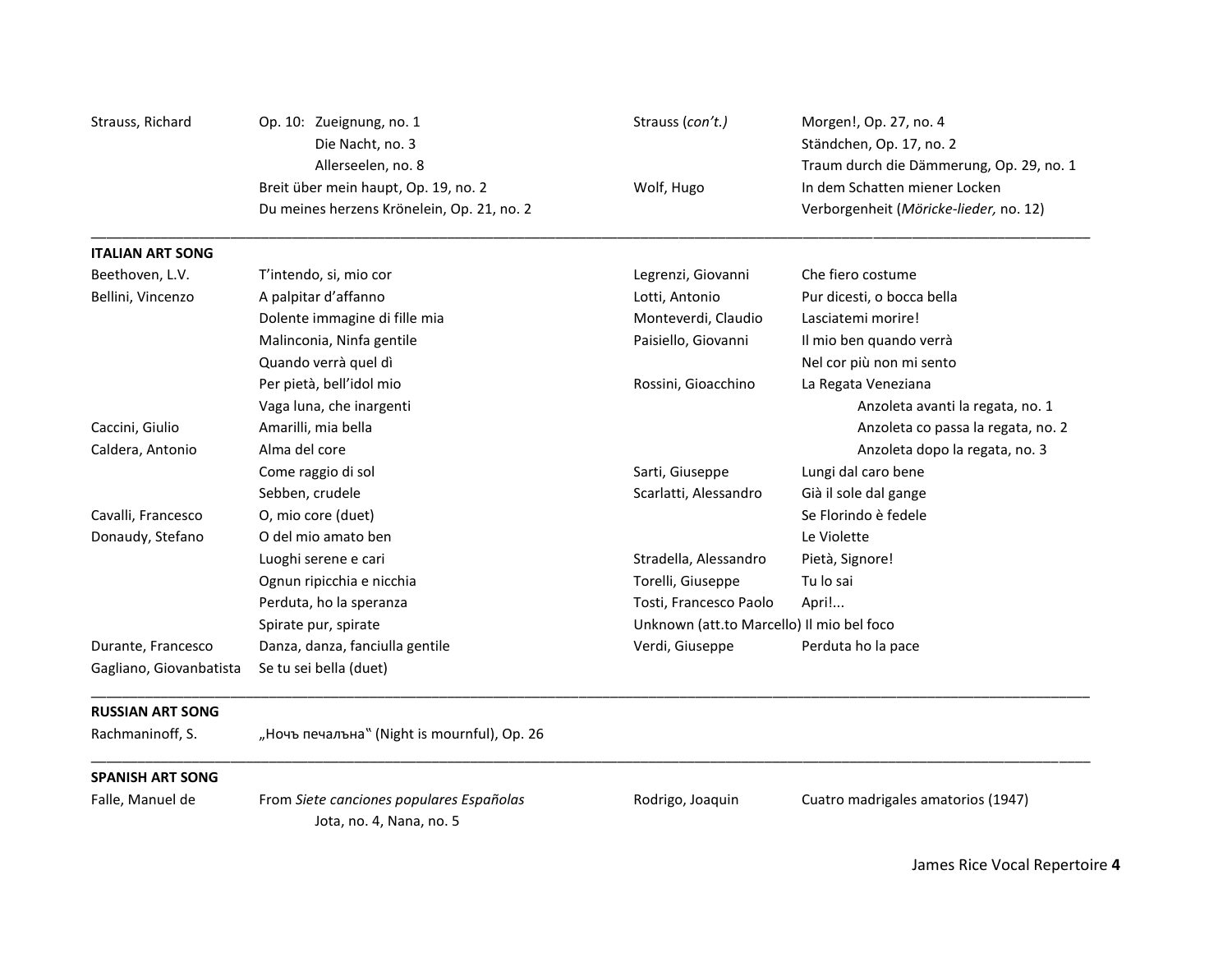| <b>OPERAS</b>           |                                               |                     |                                                    |
|-------------------------|-----------------------------------------------|---------------------|----------------------------------------------------|
| Barab, Seymour          | <b>Fortunes Favorites</b>                     | Menotti, Gian-Carlo | The Consul                                         |
| Handel, G.F.            | Alcina                                        |                     |                                                    |
| <b>OPERA ARIAS</b>      |                                               |                     |                                                    |
| Barber, Samuel          | Must the winter come so soon? (Vanessa)       | Handel (con't.)     | Sommi Dei (Radamisto)                              |
| Bellini, Vincenzo       | Ah! Per sempre io ti perdei (I Puritani)      | Lalo, Édouard       | Vainement, ma bien-aimée (Le Roi D'ys)             |
|                         | Se Romeo t'uccise un figlio (I Capuleti)      | Massenet, Jules     | Adieu, notre petite table (Manon)                  |
| Bizet, Georges          | From Carmen                                   | Mecham, Kirke       | Fair Robin I love (Tartuffe)                       |
|                         | L'amour est un oiseau rebelle (Habanera)      | Menotti, G.C.       | All that gold! (Amahl and the Night Visitors)      |
|                         | Près des remparts de Séville (Seguidilla)     |                     | Oh, those faces! (The Consul)                      |
|                         | Votre toast, je peux vous le rendre           |                     | The black swan (The Medium)                        |
| Blitzstein, Marc        | What will it be for me? (Regina)              |                     | Hello! Oh, Margaret, it's you (The Telephone)      |
| Caldara, Antonio        | Selve amiche (La costanza in amor vince       |                     | Steal me, sweet thief (The Old Maid and the Thief) |
|                         | l'inganno)                                    | Moore, Douglas      | Dearest Mama (The Ballad of Baby Doe)              |
| Copland, Aaron          | Laurie's song (The Tender Land)               |                     | Willow song (The Ballad of Baby Doe)               |
| Charpentier, Gustave    | Depuis le jour (Louise)                       | Mozart, W.A.        | Vado, ma dove? (Il Barbero di Buon Cuore)          |
| Donizetti, Gaetano      | Chacun le sait (La fille du régiment)         |                     | From La Clemenza di Tito                           |
|                         | Il segreto per esser felici (Lucrezia Borgia) |                     | Deh, per questo instante solo                      |
|                         | Una furtiva lagrima (L'Elisir d'amore)        |                     | S'altro che lacrime                                |
|                         | From Don Pasquale                             |                     | From Così fan tutte                                |
|                         | Bella siccome un angelo                       |                     | In Uomini, in Soldati                              |
|                         | Quel guardoSo anci'io la virtù magica         |                     | Una donna a quindici anni                          |
| Gluck, Christoph W. von | Che farò senza Euridice (Orfeo ed Euridice)   |                     | From Don Giovanni                                  |
| Gounod, Charles         | Faites-lui mes aveux (Faust)                  |                     | Batti, batti                                       |
|                         | Ah! Je ris de me voir si belle (Faust)        |                     | "Crudele?"Non mi dir                               |
|                         | Ah ! Je veux vivre (Roméo et Juliette)        |                     | Sestetto: Sola solaMille torbidi pensieri          |
|                         | Ah, Lêve-toi, soleil (Roméo et Juliette)      |                     | Vedrai, carino                                     |
| Handel, G. F.           | Bel piacere (Agrippina)                       |                     | From Entführung aus dem Serail                     |
|                         | Ch'io mai vi possa (Siroe)                    |                     | Durch Zärtlichkeit und Schmeicheln                 |
|                         | Lascia ch'io pianga (Rinaldo)                 |                     | Welche Wonne, welche Lust                          |
|                         | Piangerò (Giulio Cesare)                      |                     |                                                    |

\_\_\_\_\_\_\_\_\_\_\_\_\_\_\_\_\_\_\_\_\_\_\_\_\_\_\_\_\_\_\_\_\_\_\_\_\_\_\_\_\_\_\_\_\_\_\_\_\_\_\_\_\_\_\_\_\_\_\_\_\_\_\_\_\_\_\_\_\_\_\_\_\_\_\_\_\_\_\_\_\_\_\_\_\_\_\_\_\_\_\_\_\_\_\_\_\_\_\_\_\_\_\_\_\_\_\_\_\_\_\_\_\_\_\_\_\_\_\_\_\_\_\_\_\_\_\_\_\_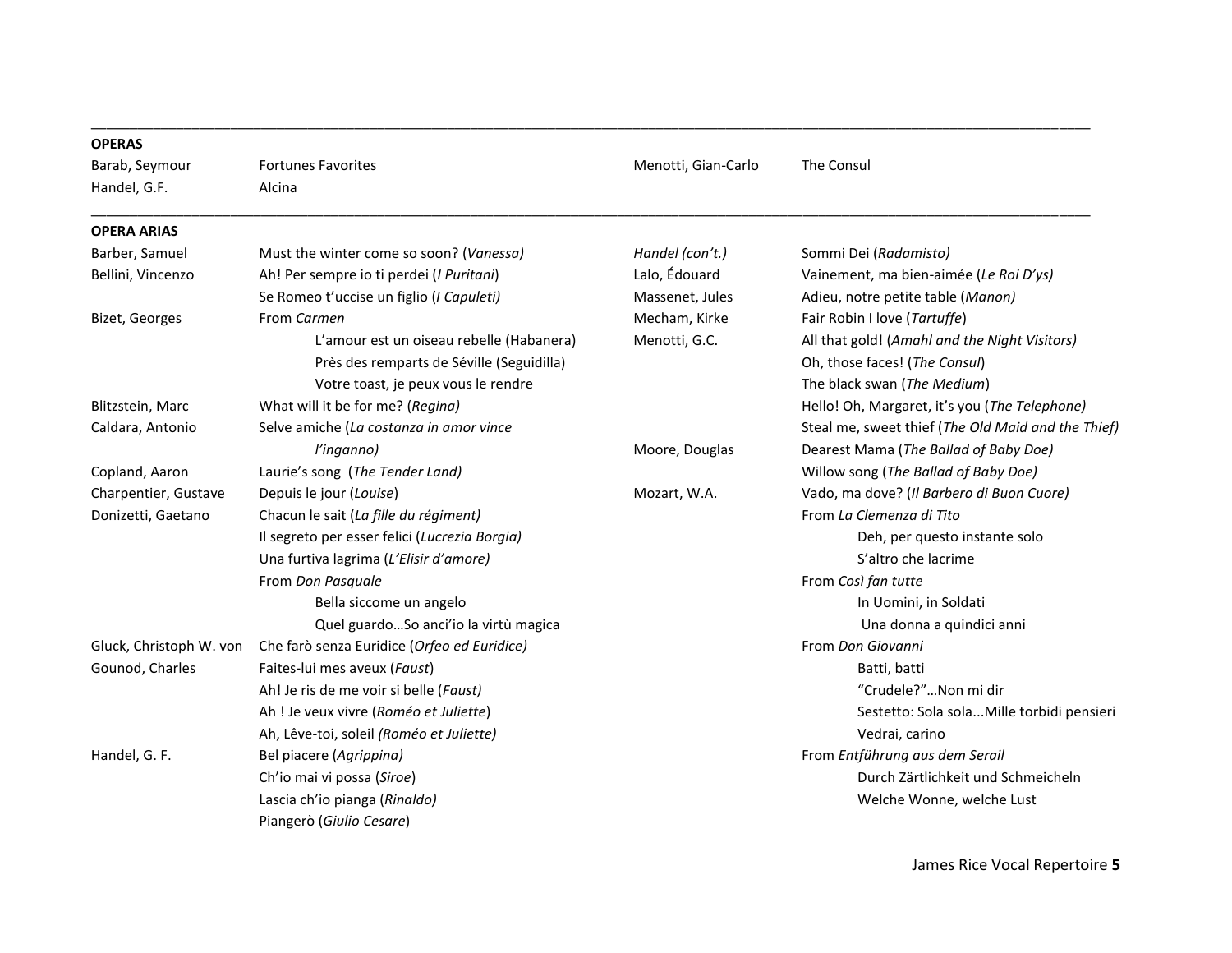|                      | Deh vieni, non tardar<br>Dove sono, i bei momenti |                       | From La Bohème                                  |
|----------------------|---------------------------------------------------|-----------------------|-------------------------------------------------|
|                      |                                                   |                       |                                                 |
|                      |                                                   |                       | D'onde lieta                                    |
|                      | L'ho perduta                                      |                       | Quando men vo                                   |
|                      | Non so più                                        | Purcell, Henry        | Come all ye songsters (The Fairy Queen)         |
|                      | Porgi, amor                                       | Rossini, Gioacchino   | From Il Barbiere di Siviglia                    |
|                      | Voi, che sapete                                   |                       | Ecco ridente in cielo                           |
|                      | From Die Zauberflöte                              |                       | Una voce poco fa                                |
|                      | Ach, ich fühl's                                   |                       | From Guillaume Tell                             |
|                      | Dies Bildnis ist bezaubernd schön                 |                       | Sombre forêt-selva opaca                        |
| Monteverdi, Claudio  | Prologue (L'incoronazione di Poppea)              |                       | Di tanti palpiti (Tancredi)                     |
| Offenbach, Jacques   | From Les Contes d'Hoffmann                        | Scarlatti, Alessandro | Toglietemi la vita (Pompeo)                     |
|                      | "Antonia" Trio                                    | Schuman, William      | Kiss me not goodbye (The Mighty Casey)          |
|                      | Elle a fui, la tourterelle                        | Strauss, Johann       | Mein Herr Marquis (Die Fledermaus)              |
|                      | Vois sous l'archet frémissant                     | Stravinsky, Igor      | Here I stand (The Rake's Progress)              |
| Ponchielli, Amilcare | Voce di donna (La Gioconda)                       | Sullivan, Arthur      | The hours creep on apace (H.M.S. Pinafore)      |
|                      |                                                   |                       | O rapture, when alone together (The Gondoliers) |
|                      |                                                   |                       | Poor wand'ring one (The Pirates of Penzance)    |
|                      |                                                   |                       | Sorry her lot (H.M.S. Pinafore)                 |
|                      |                                                   | Verdi, Giuseppi       | Libiamo (La Traviata)                           |
|                      |                                                   | Weill, Kurt           | Cavatina and scene (Street Scene)               |
|                      |                                                   |                       | What good would the moon be? (Street Scene)     |
| <b>ORATORIO</b>      |                                                   |                       |                                                 |
| Bach, J.S.           | Quia respexit (Magnificat)                        | Handel, G.F.          | But who may abideRefiner's Fire (Messiah)       |
|                      | Quonizm tu solus sanctus (Mass in B minor)        |                       | Oh, had I Jubal's lyre (Joshua)                 |
| Fauré, Gabriel       | Pie Jesu (Requiem)                                | Mozart, W.A.          | Laudate Dominum (Vesperae Solennes)             |

Updated May 4, 2017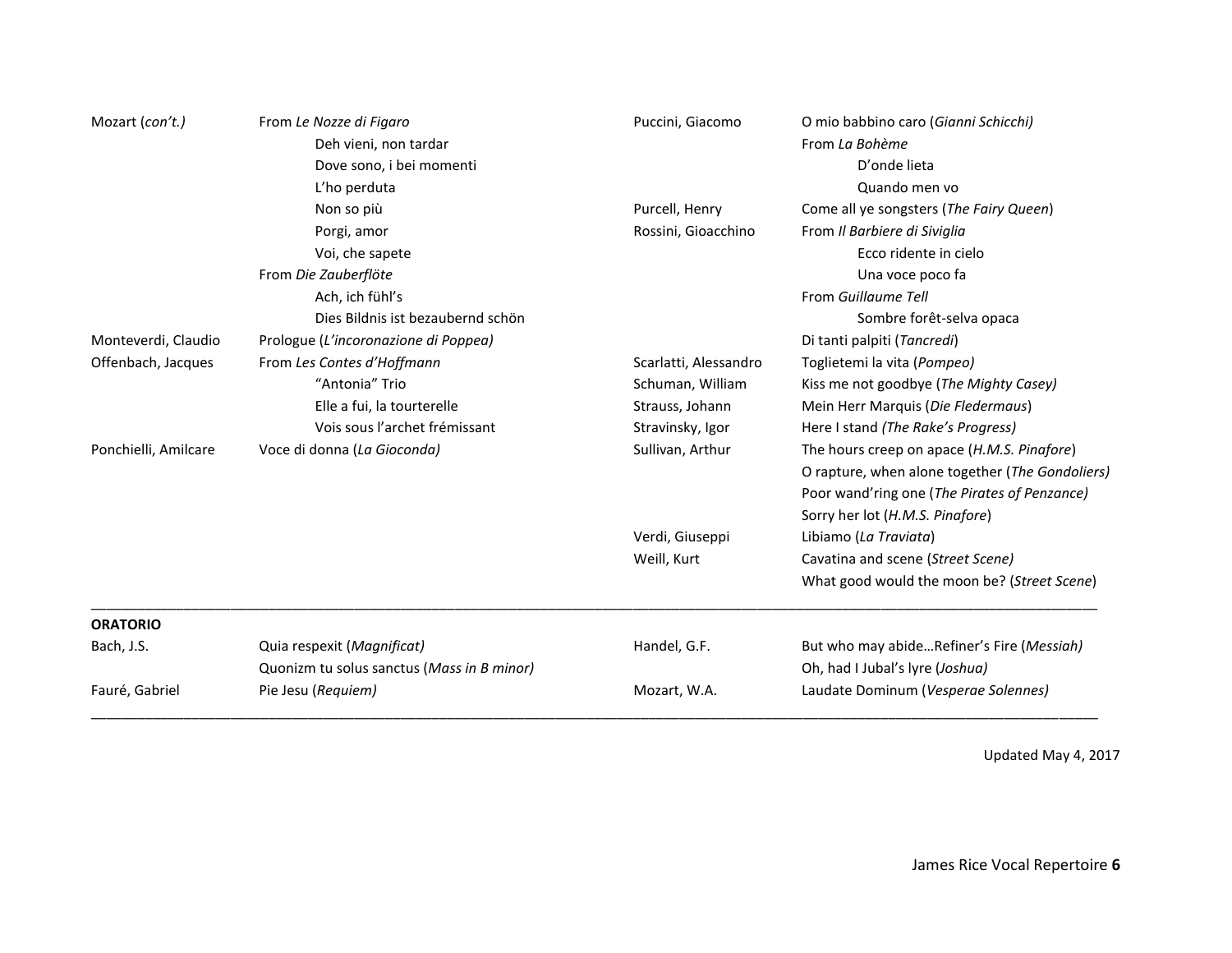| <b>BROADWAY MUSICALS (COMPLETE)</b> |                                             |                   |                                                  |
|-------------------------------------|---------------------------------------------|-------------------|--------------------------------------------------|
| Willson, Meredeth                   | The Music Man                               | Sondheim, Stephen | A Funny thing Happened on the Way to the Forum   |
| <b>BROADWAY</b>                     |                                             |                   |                                                  |
| Bernstein, Leonard                  | Dream with me (Peter Pan)                   | Porter (con't)    | from Kiss me Kate                                |
|                                     | A Little Bit in Love (Eileen)               |                   | Another Op'nin', Another Show                    |
|                                     | Lucky to be me (On the Town)                |                   | Always True to You in my Fashion                 |
|                                     | Somewhere (West Side Story)                 |                   | Brush up your Shakespeare                        |
| Bock, Jerry                         | Feelings (The Apple Tree)                   |                   | From this Moment on                              |
|                                     | From She Loves Me                           |                   | I Hate Men                                       |
|                                     | Tonight at Eight                            |                   | So in Love                                       |
|                                     | Try Me                                      |                   | Why Can't you Behave?                            |
|                                     | Vanilla Ice Cream                           |                   | from Wake up and Dream                           |
| Brown, Jason Robert                 | A Summer in Ohio (The Last Five Years)      |                   | All of You                                       |
|                                     | You Don't Know This Man (Parade)            |                   | Agua Sincopada (Piano Solo)                      |
| Gore, Michael                       | When there's no one (Carrie the Musical)    |                   | What is this Thing Called Love?                  |
| Gwon, Adam                          | I'll be here (Ordinary Days)                |                   | Ev'ry Time we Say Goodbye (Seven Lively Arts)    |
| Hamlisch, Marvin                    | What I did for love (A Chorus Line)         |                   | I Concentrate on You (Broadway Melody of 1940)   |
| Howland, Jason                      | Astonishing (Little Women)                  |                   | In the Still of the Night                        |
| Kern, Jerome                        | Can't Help Lovin' Dat Man (Show Boat)       |                   | I've Got You Under my Skin (Born to Dance)       |
| Lippa, Andrew                       | How Did we Come to This? (The Wild Party)   |                   | Just One of Those Things                         |
| Loewe, Frederick                    | They Call the Wind Maria (Paint your Wagon) |                   | My Heart Belongs to Daddy (Leave it to Me)       |
| Porter, Cole                        | from Anything Goes                          |                   | Night and Day (The Gay Divorce)                  |
|                                     | Anything Goes                               |                   | You do Something to Me (Fifty Million Frenchmen) |
|                                     | All Through the Night                       | Rodgers, Richard  | Bewitched (Pal Joey)                             |
|                                     | Delovely                                    |                   | A Cockeyed Optimist (South Pacific)              |
|                                     | Easy to Love                                |                   | Getting to Know You (The King and I)             |
|                                     | Friendship                                  |                   | Glad to be Unhappy (On Your Toes)                |
|                                     | I Get a Kick out of You                     |                   | I Enjoy Being a Girl (Flower Drum Song)          |
|                                     | from Can-Can                                |                   | Losing my Mind (Follies)                         |
|                                     | I Love Paris                                |                   | Many a New Day (Oklahoma)                        |
|                                     | It's all right with me                      |                   | Oklahoma! (Oklahoma)                             |
|                                     |                                             |                   | There's Music in You (Cinderella)                |

**\_\_\_\_\_\_\_\_\_\_\_\_\_\_\_\_\_\_\_\_\_\_\_\_\_\_\_\_\_\_\_\_\_\_\_\_\_\_\_\_\_\_\_\_\_\_\_\_\_\_\_\_\_\_\_\_\_\_\_\_\_\_\_\_\_\_\_\_\_\_\_\_\_\_\_\_\_\_\_\_\_\_\_\_\_\_\_\_\_\_\_\_\_\_\_\_\_\_\_\_\_\_\_\_\_\_\_\_\_\_\_\_\_\_\_\_\_\_\_\_\_\_\_\_\_\_\_\_\_**

James Rice Vocal Repertoire **7**